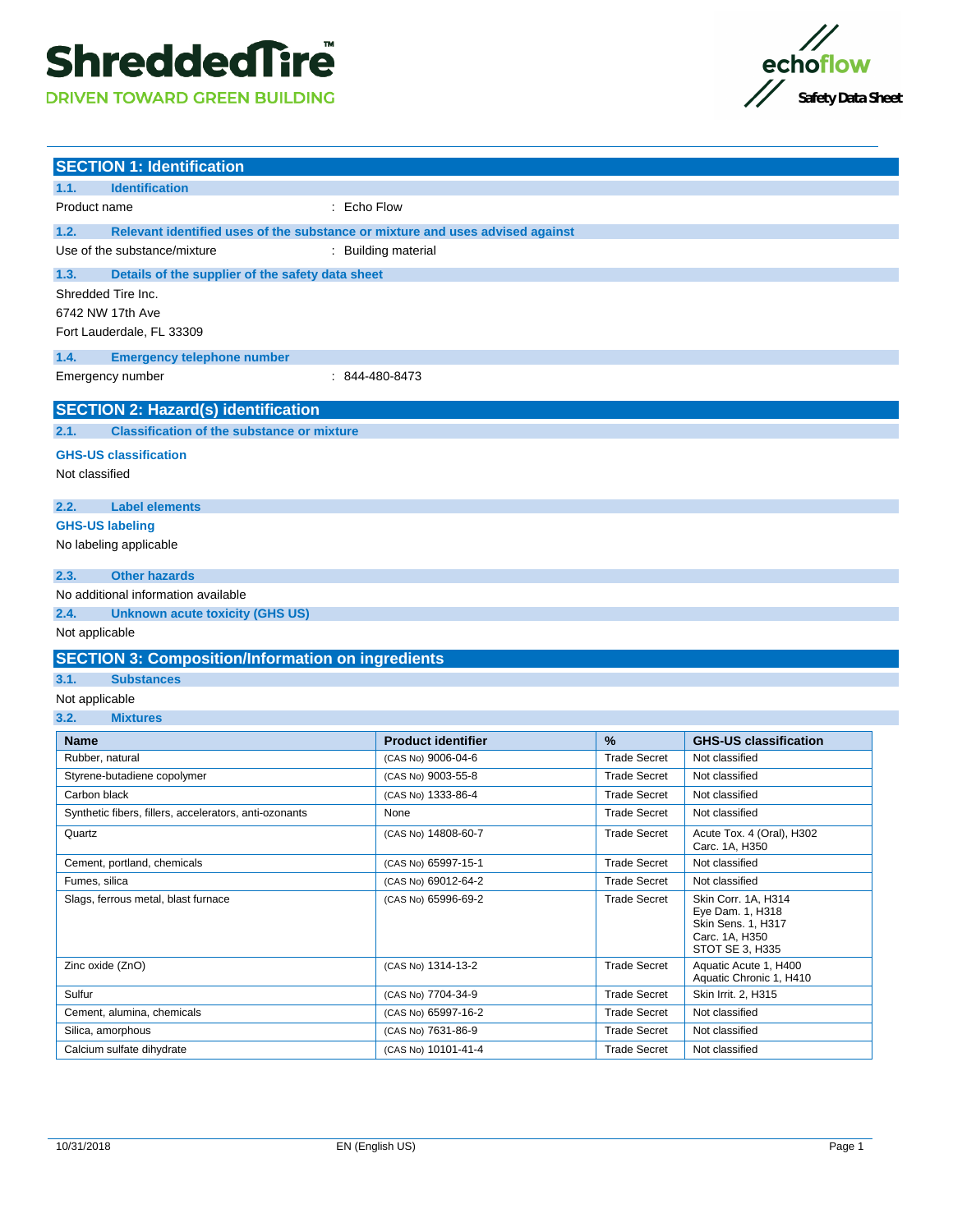

Full text of hazard classes and H-statements : see section 16

| <b>SECTION 4: First aid measures</b>                                               |                                                                                                                               |
|------------------------------------------------------------------------------------|-------------------------------------------------------------------------------------------------------------------------------|
| <b>Description of first aid measures</b><br>4.1.                                   |                                                                                                                               |
| First-aid measures after inhalation                                                | : Remove victim from source of exposure to fresh air. If breathing is difficult administer oxygen.<br>Seek medical attention. |
| First-aid measures after skin contact                                              | : Wash with soap and water. Seek medical advice if skin irritation develops or persists.                                      |
| First-aid measures after eye contact                                               | : Flush with plenty of water for at least 15 minutes. Seek medical advice if irritation develops or<br>persists.              |
| First-aid measures after ingestion                                                 | : Seek medical attention.                                                                                                     |
| 4.2.<br>Most important symptoms and effects, both acute and delayed                |                                                                                                                               |
| Symptoms/injuries after inhalation                                                 | : May cause respiratory irritation.                                                                                           |
| Symptoms/injuries after skin contact                                               | : May cause moderate irritation.                                                                                              |
| Symptoms/injuries after eye contact                                                | : May cause eye irritation.                                                                                                   |
| Symptoms/injuries after ingestion                                                  | : May be harmful if swallowed.                                                                                                |
| 4.3.<br>Indication of any immediate medical attention and special treatment needed |                                                                                                                               |
| No additional information available                                                |                                                                                                                               |
| <b>SECTION 5: Firefighting measures</b>                                            |                                                                                                                               |
| <b>Extinguishing media</b><br>5.1.                                                 |                                                                                                                               |
| Suitable extinguishing media                                                       | : Use extinguishing media appropriate for surrounding fire.                                                                   |
| Unsuitable extinguishing media                                                     | : None.                                                                                                                       |
| 5.2.<br>Special hazards arising from the substance or mixture                      |                                                                                                                               |
| Fire hazard                                                                        | : None known.                                                                                                                 |
| Explosion hazard                                                                   | : None known.                                                                                                                 |
| 5.3.<br><b>Advice for firefighters</b>                                             |                                                                                                                               |
| Protection during firefighting                                                     | : Firefighters should wear full protective gear.                                                                              |
| <b>SECTION 6: Accidental release measures</b>                                      |                                                                                                                               |
| 6.1.<br>Personal precautions, protective equipment and emergency procedures        |                                                                                                                               |
| 6.1.1.<br>For non-emergency personnel                                              |                                                                                                                               |
| No additional information available                                                |                                                                                                                               |
| 6.1.2.<br>For emergency responders                                                 |                                                                                                                               |
| No additional information available                                                |                                                                                                                               |
| 6.2.<br><b>Environmental precautions</b>                                           |                                                                                                                               |
| Avoid release to the environment.                                                  |                                                                                                                               |
| 6.3.<br>Methods and material for containment and cleaning up                       |                                                                                                                               |
| For containment                                                                    | : No special measures required                                                                                                |
| Methods for cleaning up                                                            | : Attempt to reclaim the product, if this is possible.                                                                        |
| 6.4.<br><b>Reference to other sections</b>                                         |                                                                                                                               |
| No additional information available                                                |                                                                                                                               |
| <b>SECTION 7: Handling and storage</b>                                             |                                                                                                                               |
| <b>Precautions for safe handling</b><br>7.1.                                       |                                                                                                                               |
| Precautions for safe handling                                                      | : Avoid generating dust. Wash thoroughly after handling.                                                                      |
| 7.2.<br>Conditions for safe storage, including any incompatibilities               |                                                                                                                               |
| Storage conditions                                                                 | : No special storage conditions required.                                                                                     |
| <b>SECTION 8: Exposure controls/personal protection</b>                            |                                                                                                                               |
| <b>Control parameters</b><br>8.1.                                                  |                                                                                                                               |
| Fumes, silica (69012-64-2)                                                         |                                                                                                                               |
| Not applicable                                                                     |                                                                                                                               |
|                                                                                    |                                                                                                                               |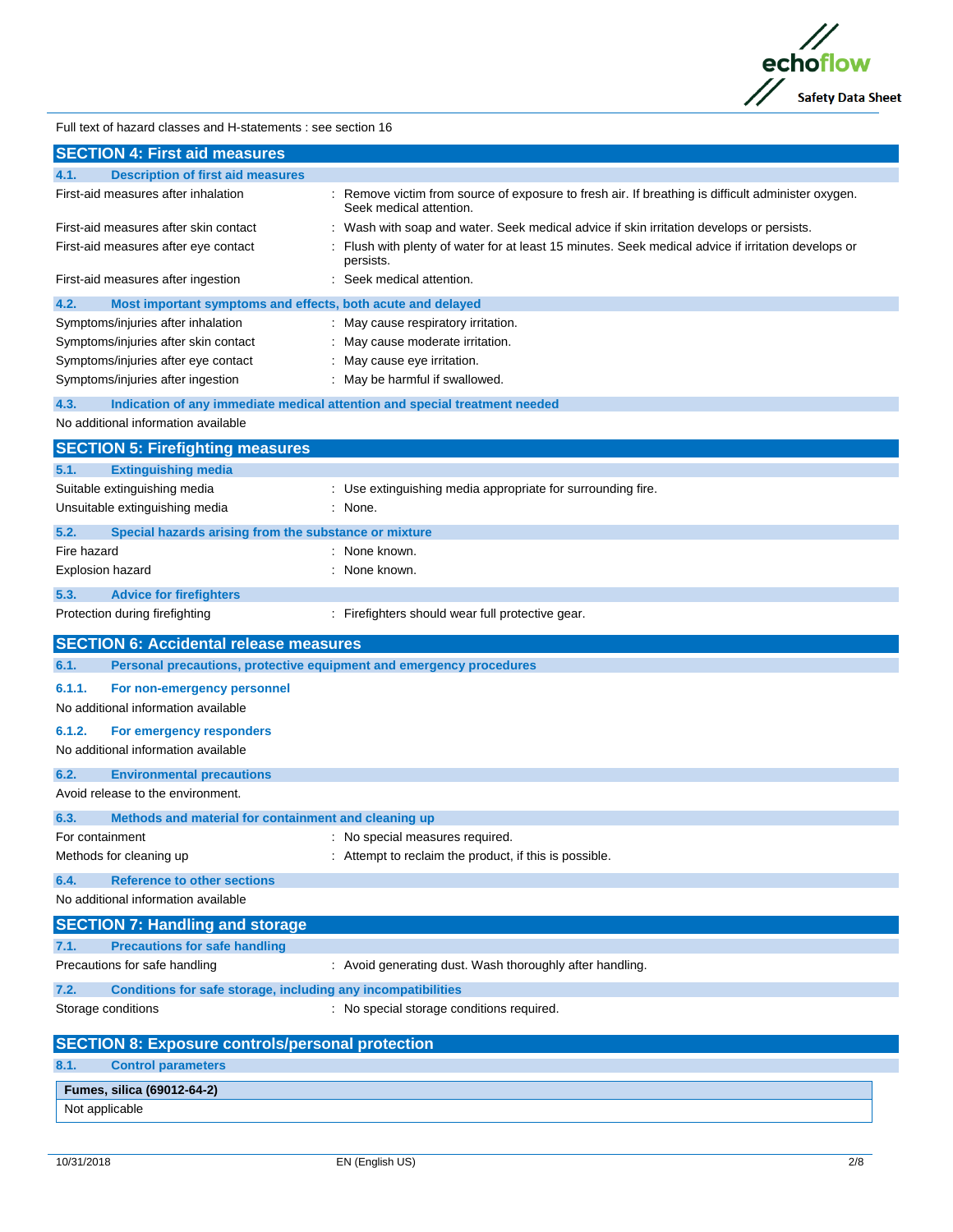

| Rubber, natural (9006-04-6)                            |                                          |                                                                                                                                 |  |
|--------------------------------------------------------|------------------------------------------|---------------------------------------------------------------------------------------------------------------------------------|--|
| <b>ACGIH</b>                                           | ACGIH TWA (mg/m <sup>3</sup> )           | 0.0001 mg/m <sup>3</sup> (inhalable particulate matter)                                                                         |  |
| Styrene-butadiene copolymer (9003-55-8)                |                                          |                                                                                                                                 |  |
| Not applicable                                         |                                          |                                                                                                                                 |  |
| Carbon black (1333-86-4)                               |                                          |                                                                                                                                 |  |
| <b>ACGIH</b>                                           | ACGIH TWA (mg/m <sup>3</sup> )           | 3 mg/m <sup>3</sup> (inhalable particulate matter)                                                                              |  |
| <b>OSHA</b>                                            | OSHA PEL (TWA) (mg/m <sup>3</sup> )      | $3.5 \text{ mg/m}^3$                                                                                                            |  |
| <b>IDLH</b>                                            | US IDLH (mg/m <sup>3</sup> )             | 1750 mg/m <sup>3</sup>                                                                                                          |  |
| <b>NIOSH</b>                                           | NIOSH REL (TWA) (mg/m <sup>3</sup> )     | $3.5 \text{ mg/m}^3$<br>0.1 mg/m <sup>3</sup> (Carbon black in presence of Polycyclic<br>aromatic hydrocarbons)                 |  |
| Zinc oxide (ZnO) (1314-13-2)                           |                                          |                                                                                                                                 |  |
| <b>ACGIH</b>                                           | ACGIH TWA (mg/m <sup>3</sup> )           | 2 mg/m <sup>3</sup> (respirable particulate matter)                                                                             |  |
| <b>ACGIH</b>                                           | ACGIH STEL (mg/m <sup>3</sup> )          | 10 mg/m <sup>3</sup> (respirable particulate matter)                                                                            |  |
| <b>OSHA</b>                                            | OSHA PEL (TWA) (mg/m <sup>3</sup> )      | $5$ mg/m <sup>3</sup> (fume)<br>15 mg/m <sup>3</sup> (total dust)<br>5 mg/m <sup>3</sup> (respirable fraction)                  |  |
| <b>IDLH</b>                                            | US IDLH (mg/m <sup>3</sup> )             | $500$ mg/m <sup>3</sup>                                                                                                         |  |
| <b>NIOSH</b>                                           | NIOSH REL (TWA) (mg/m <sup>3</sup> )     | 5 mg/m <sup>3</sup> (dust and fume)                                                                                             |  |
| <b>NIOSH</b>                                           | NIOSH REL (STEL) (mg/m <sup>3</sup> )    | 10 mg/m $3$ (fume)                                                                                                              |  |
| <b>NIOSH</b>                                           | NIOSH REL (ceiling) (mg/m <sup>3</sup> ) | 15 mg/m $3$ (dust)                                                                                                              |  |
| Sulfur (7704-34-9)                                     |                                          |                                                                                                                                 |  |
| Not applicable                                         |                                          |                                                                                                                                 |  |
| Synthetic fibers, fillers, accelerators, anti-ozonants |                                          |                                                                                                                                 |  |
| Not applicable                                         |                                          |                                                                                                                                 |  |
| Quartz (14808-60-7)                                    |                                          |                                                                                                                                 |  |
| <b>ACGIH</b>                                           | ACGIH TWA (mg/m <sup>3</sup> )           | 0.025 mg/m <sup>3</sup> (respirable particulate matter)                                                                         |  |
| <b>OSHA</b>                                            | OSHA PEL (TWA) (mg/m <sup>3</sup> )      | $50 \mu g/m^3$                                                                                                                  |  |
| <b>IDLH</b>                                            | US IDLH $(mg/m3)$                        | 50 mg/m <sup>3</sup> (respirable dust)                                                                                          |  |
| <b>NIOSH</b>                                           | NIOSH REL (TWA) (mg/m <sup>3</sup> )     | 0.05 mg/m <sup>3</sup> (respirable dust)                                                                                        |  |
| Cement, portland, chemicals (65997-15-1)               |                                          |                                                                                                                                 |  |
| <b>ACGIH</b>                                           | ACGIH TWA (mg/m <sup>3</sup> )           | 1 mg/m <sup>3</sup> (particulate matter containing no asbestos<br>and <1% crystalline silica, respirable particulate<br>matter) |  |
| <b>OSHA</b>                                            | OSHA PEL (TWA) (mg/m <sup>3</sup> )      | 15 mg/m <sup>3</sup> (total dust)<br>5 mg/m <sup>3</sup> (respirable fraction)                                                  |  |
| <b>IDLH</b>                                            | US IDLH (mg/m <sup>3</sup> )             | 5000 mg/m <sup>3</sup>                                                                                                          |  |
| <b>NIOSH</b>                                           | NIOSH REL (TWA) (mg/m <sup>3</sup> )     | 10 mg/m <sup>3</sup> (total dust)<br>5 mg/m <sup>3</sup> (respirable dust)                                                      |  |
| Cement, alumina, chemicals (65997-16-2)                |                                          |                                                                                                                                 |  |
| Not applicable                                         |                                          |                                                                                                                                 |  |
| Silica, amorphous (7631-86-9)                          |                                          |                                                                                                                                 |  |
| <b>IDLH</b>                                            | US IDLH (mg/m <sup>3</sup> )             | 3000 mg/m <sup>3</sup>                                                                                                          |  |
| <b>NIOSH</b>                                           | NIOSH REL (TWA) (mg/m <sup>3</sup> )     | $6 \text{ mg/m}^3$                                                                                                              |  |
| Calcium sulfate dihydrate (10101-41-4)                 |                                          |                                                                                                                                 |  |
| <b>ACGIH</b>                                           | ACGIH TWA (mg/m <sup>3</sup> )           | 10 mg/m <sup>3</sup> (inhalable particulate matter)                                                                             |  |
| Slags, ferrous metal, blast furnace (65996-69-2)       |                                          |                                                                                                                                 |  |
| Not applicable                                         |                                          |                                                                                                                                 |  |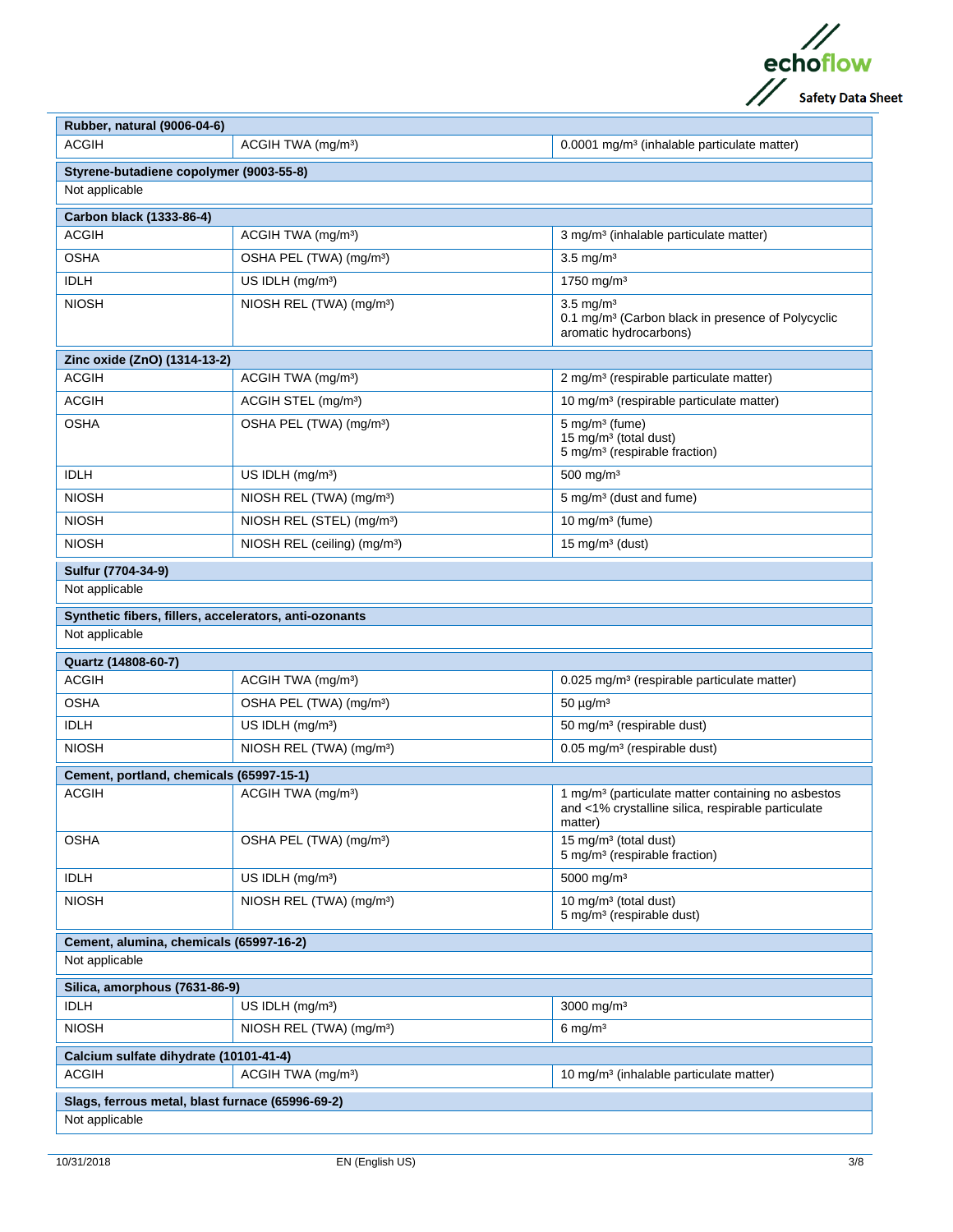

- Appropriate engineering controls : Provide adequate ventilation. Hand protection **in the contract of the contract of the contract of the contract of the contract of the contract of the contract of the contract of the contract of the contract of the contract of the contract of the contra** Eye protection **in the same of the set of the Safety glasses.** Skin and body protection **in the suitable working clothes**.
	-
	-
	-
	-
- Respiratory protection : If exposure limits are exceeded or irritation is experienced, NIOSH approved respiratory protection should be worn.

### **SECTION 9: Physical and chemical properties**

| 9.1.<br>Information on basic physical and chemical properties |                   |
|---------------------------------------------------------------|-------------------|
| Physical state                                                | Solid<br>÷.       |
| Odor                                                          | Characteristic    |
| Odor threshold                                                | No data available |
| рH                                                            | No data available |
| Melting point                                                 | No data available |
| Freezing point                                                | No data available |
| Boiling point                                                 | No data available |
| Flash point                                                   | No data available |
| Relative evaporation rate (butyl acetate=1)                   | No data available |
| Flammability (solid, gas)                                     | No data available |
| Vapor pressure                                                | No data available |
| Relative vapor density at 20 °C                               | No data available |
| Relative density                                              | No data available |
| Solubility                                                    | No data available |
| Log Pow                                                       | No data available |
| Auto-ignition temperature                                     | No data available |
| Decomposition temperature                                     | No data available |
| Viscosity, kinematic                                          | No data available |
| Viscosity, dynamic                                            | No data available |
| <b>Explosion limits</b>                                       | No data available |
| <b>Explosive properties</b>                                   | No data available |
| Oxidizing properties                                          | No data available |
| <b>Other information</b><br>9.2.                              |                   |

#### No additional information available

|                 | <b>SECTION 10: Stability and reactivity</b>                      |
|-----------------|------------------------------------------------------------------|
| 10.1.           | <b>Reactivity</b>                                                |
|                 | No additional information available                              |
| 10.2.           | <b>Chemical stability</b>                                        |
|                 | The product is stable at normal handling and storage conditions. |
| 10.3.           | <b>Possibility of hazardous reactions</b>                        |
| Will not occur. |                                                                  |
| 10.4.           | <b>Conditions to avoid</b>                                       |
| None.           |                                                                  |
| 10.5.           | <b>Incompatible materials</b>                                    |
| Not determined. |                                                                  |
| 10.6.           | <b>Hazardous decomposition products</b>                          |
| Not determined. |                                                                  |
|                 | <b>SECTION 11: Toxicological information</b>                     |
| 11.1.           | Information on toxicological effects                             |
|                 |                                                                  |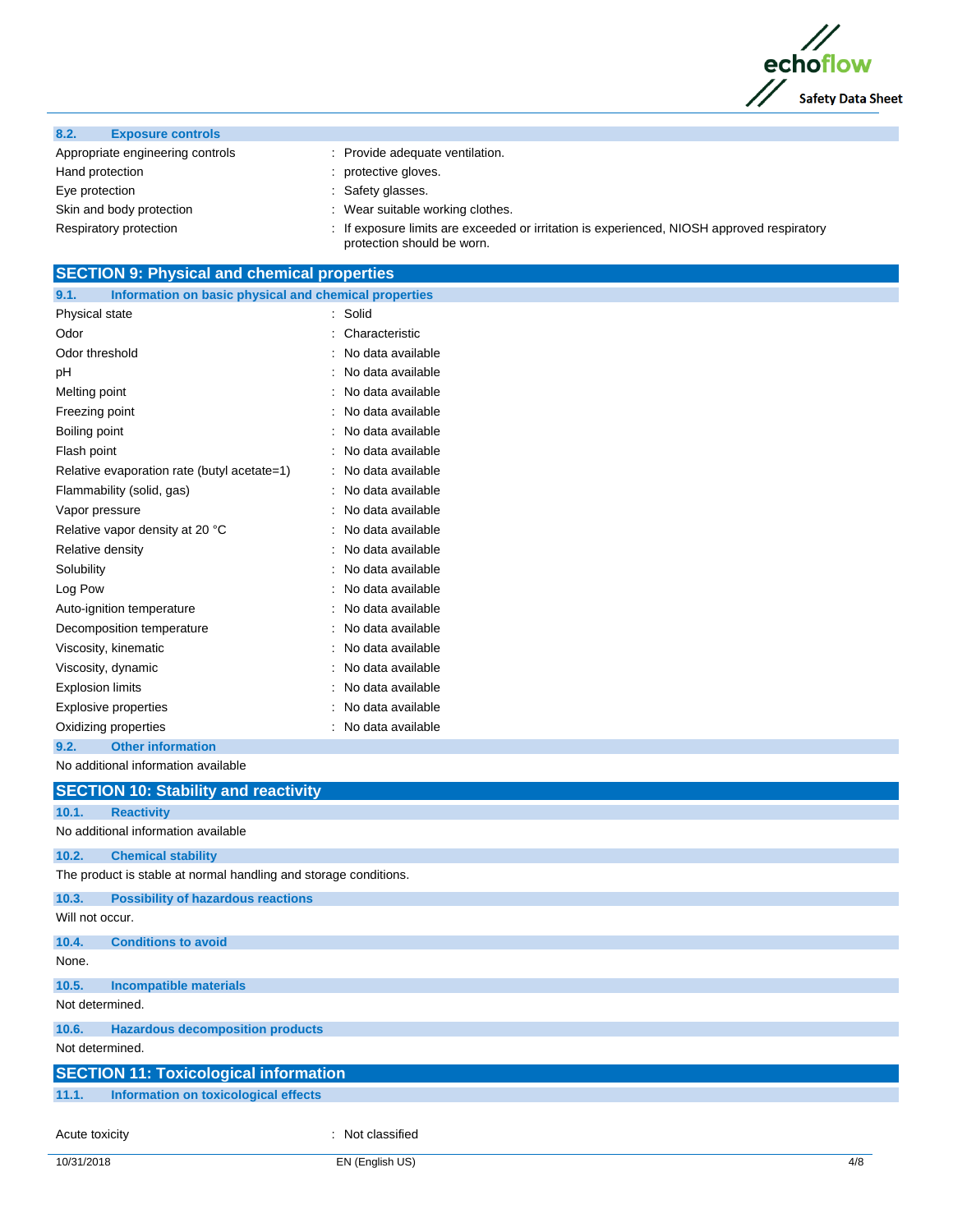

| Carbon black (1333-86-4)          |                                 |  |
|-----------------------------------|---------------------------------|--|
| LD50 oral rat                     | > 15400 mg/kg                   |  |
| Zinc oxide (ZnO) (1314-13-2)      |                                 |  |
| LD50 oral rat                     | > 5000 mg/kg                    |  |
| Sulfur (7704-34-9)                |                                 |  |
| LD50 oral rat                     | $>$ 3000 mg/kg                  |  |
| LD50 dermal rabbit                | > 2000 mg/kg                    |  |
| LC50 inhalation rat (mg/l)        | $> 9.23$ mg/l/4h                |  |
| Quartz (14808-60-7)               |                                 |  |
| ATE US (oral)                     | 500 mg/kg                       |  |
|                                   |                                 |  |
| Silica, amorphous (7631-86-9)     |                                 |  |
| LD50 oral rat                     | > 5000 mg/kg                    |  |
| LD50 dermal rabbit                | > 2000 mg/kg                    |  |
| LC50 inhalation rat (mg/l)        | > 2.2 mg/l (Exposure time: 1 h) |  |
| Skin corrosion/irritation         | : Not classified                |  |
| Serious eye damage/irritation     | : Not classified                |  |
| Respiratory or skin sensitization | Not classified                  |  |
| Germ cell mutagenicity            | Not classified                  |  |
| Carcinogenicity                   | Not classified                  |  |

| Styrene-butadiene copolymer (9003-55-8)         |                                      |  |
|-------------------------------------------------|--------------------------------------|--|
| IARC group                                      | 3 - Not classifiable                 |  |
| Carbon black (1333-86-4)                        |                                      |  |
| IARC group                                      | 2B - Possibly carcinogenic to humans |  |
| In OSHA Hazard Communication Carcinogen<br>list | Yes                                  |  |

| Quartz (14808-60-7)                             |                             |
|-------------------------------------------------|-----------------------------|
| IARC group                                      | 1 - Carcinogenic to humans  |
| National Toxicology Program (NTP) Status        | 2 - Known Human Carcinogens |
| In OSHA Hazard Communication Carcinogen<br>list | Yes                         |

| Silica, amorphous (7631-86-9)                                             |                                                  |  |
|---------------------------------------------------------------------------|--------------------------------------------------|--|
| IARC group                                                                | 3 - Not classifiable                             |  |
| Reproductive toxicity<br>Specific target organ toxicity - single exposure | Not classified<br>$\cdot$<br>Not classified<br>÷ |  |
| Specific target organ toxicity – repeated<br>exposure                     | Not classified                                   |  |
| Aspiration hazard                                                         | Not classified                                   |  |

## **SECTION 12: Ecological information**

**12.1. Toxicity**

| Sulfur (7704-34-9) |                                                                              |
|--------------------|------------------------------------------------------------------------------|
| LC50 fish 1        | 866 mg/l (Exposure time: 96 h - Species: Brachydanio rerio [static])         |
| LC50 fish 2        | $\sim$ 14 mg/l (Exposure time: 96 h - Species: Lepomis macrochirus [static]) |
|                    |                                                                              |

| $\sim$ Silica, amorphous (7631-86-9) |                                                                       |
|--------------------------------------|-----------------------------------------------------------------------|
| LC50 fish 1                          | 5000 mg/l (Exposure time: 96 h - Species: Brachydanio rerio [static]) |
| EC50 Daphnia 1                       | 7600 mg/l (Exposure time: 48 h - Species: Ceriodaphnia dubia)         |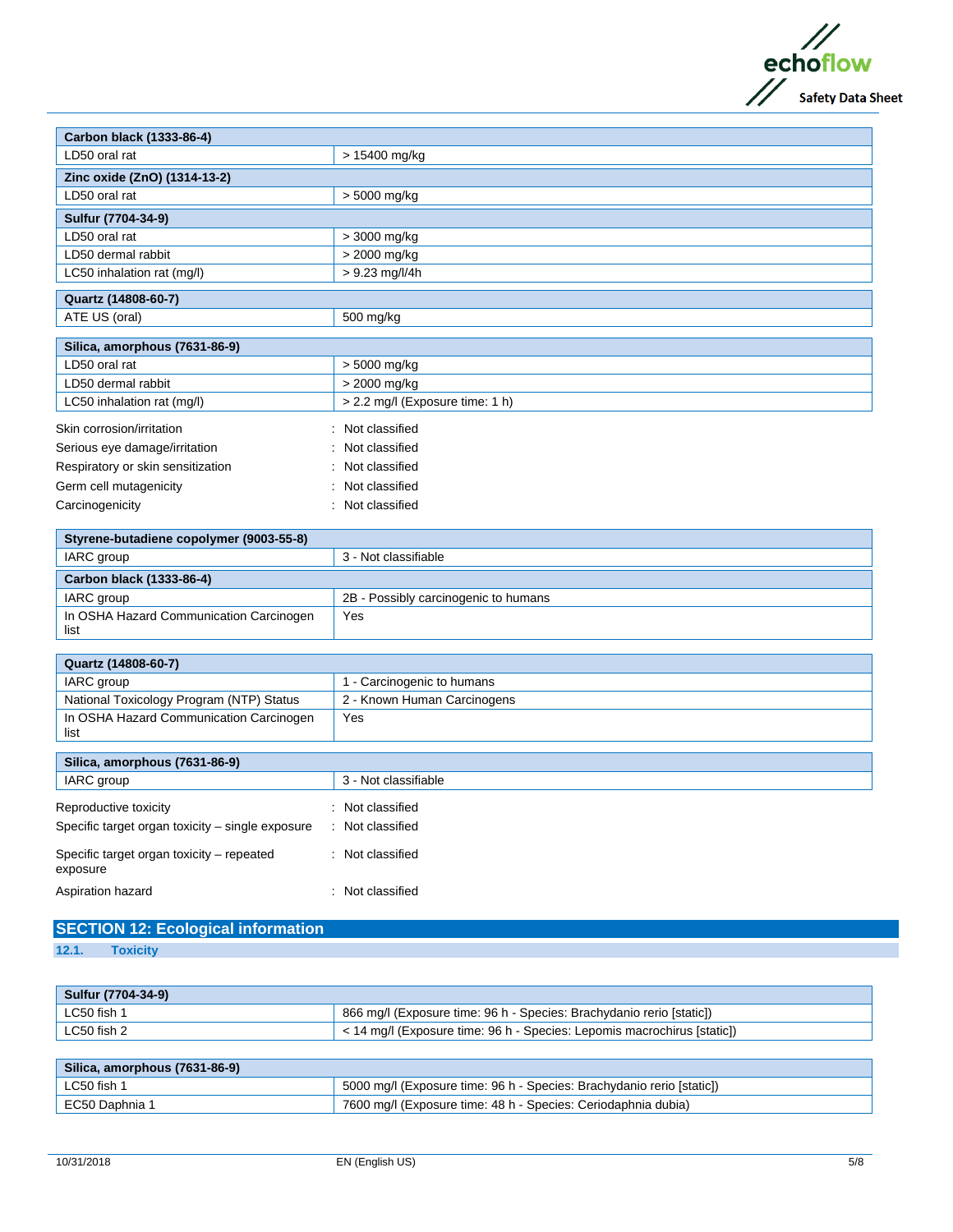

| No additional information available                                                                                  |                                                                                                                                                                                                                                                      |  |
|----------------------------------------------------------------------------------------------------------------------|------------------------------------------------------------------------------------------------------------------------------------------------------------------------------------------------------------------------------------------------------|--|
| 12.3.<br><b>Bioaccumulative potential</b>                                                                            |                                                                                                                                                                                                                                                      |  |
| Silica, amorphous (7631-86-9)                                                                                        |                                                                                                                                                                                                                                                      |  |
| BCF fish 1                                                                                                           | (no bioaccumulation expected)                                                                                                                                                                                                                        |  |
| <b>Mobility in soil</b><br>12.4.                                                                                     |                                                                                                                                                                                                                                                      |  |
| No additional information available                                                                                  |                                                                                                                                                                                                                                                      |  |
| <b>Other adverse effects</b><br>12.5.                                                                                |                                                                                                                                                                                                                                                      |  |
| Effect on ozone layer                                                                                                | : No additional information available                                                                                                                                                                                                                |  |
| Effect on the global warming                                                                                         | : No known effects from this product.                                                                                                                                                                                                                |  |
| <b>SECTION 13: Disposal considerations</b>                                                                           |                                                                                                                                                                                                                                                      |  |
| <b>Waste treatment methods</b><br>13.1.                                                                              |                                                                                                                                                                                                                                                      |  |
| Product/Packaging disposal recommendations                                                                           | Dispose of contents/container in accordance with local/regional/national/international<br>regulations.                                                                                                                                               |  |
| <b>SECTION 14: Transport information</b>                                                                             |                                                                                                                                                                                                                                                      |  |
| <b>Department of Transportation (DOT)</b><br>In accordance with DOT<br>Not applicable                                |                                                                                                                                                                                                                                                      |  |
| <b>SECTION 15: Regulatory information</b>                                                                            |                                                                                                                                                                                                                                                      |  |
| 15.1. US Federal regulations                                                                                         |                                                                                                                                                                                                                                                      |  |
| Fumes, silica (69012-64-2)<br>Styrene-butadiene copolymer (9003-55-8)<br><b>EPA TSCA Regulatory Flag</b>             | Listed on the United States TSCA (Toxic Substances Control Act) inventory<br>Listed on the United States TSCA (Toxic Substances Control Act) inventory<br>XU - XU - indicates a substance exempt from reporting under the Inventory Update Reporting |  |
|                                                                                                                      | Rule, i.e, Partial Updating of the TSCA Inventory Data Base Production and Site Reports (40<br>CFR 710(C)).                                                                                                                                          |  |
| Carbon black (1333-86-4)                                                                                             |                                                                                                                                                                                                                                                      |  |
|                                                                                                                      | Listed on the United States TSCA (Toxic Substances Control Act) inventory                                                                                                                                                                            |  |
| Zinc oxide (ZnO) (1314-13-2)                                                                                         |                                                                                                                                                                                                                                                      |  |
| Listed on the United States TSCA (Toxic Substances Control Act) inventory                                            |                                                                                                                                                                                                                                                      |  |
| Sulfur (7704-34-9)                                                                                                   |                                                                                                                                                                                                                                                      |  |
|                                                                                                                      | Listed on the United States TSCA (Toxic Substances Control Act) inventory                                                                                                                                                                            |  |
| Quartz (14808-60-7)                                                                                                  |                                                                                                                                                                                                                                                      |  |
| Listed on the United States TSCA (Toxic Substances Control Act) inventory                                            |                                                                                                                                                                                                                                                      |  |
| Cement, portland, chemicals (65997-15-1)                                                                             |                                                                                                                                                                                                                                                      |  |
| Listed on the United States TSCA (Toxic Substances Control Act) inventory                                            |                                                                                                                                                                                                                                                      |  |
| Cement, alumina, chemicals (65997-16-2)<br>Listed on the United States TSCA (Toxic Substances Control Act) inventory |                                                                                                                                                                                                                                                      |  |
|                                                                                                                      |                                                                                                                                                                                                                                                      |  |
| Silica, amorphous (7631-86-9)                                                                                        | Listed on the United States TSCA (Toxic Substances Control Act) inventory                                                                                                                                                                            |  |
|                                                                                                                      |                                                                                                                                                                                                                                                      |  |
| Slags, ferrous metal, blast furnace (65996-69-2)                                                                     | Listed on the United States TSCA (Toxic Substances Control Act) inventory                                                                                                                                                                            |  |
|                                                                                                                      |                                                                                                                                                                                                                                                      |  |

**12.2. Persistence and degradability**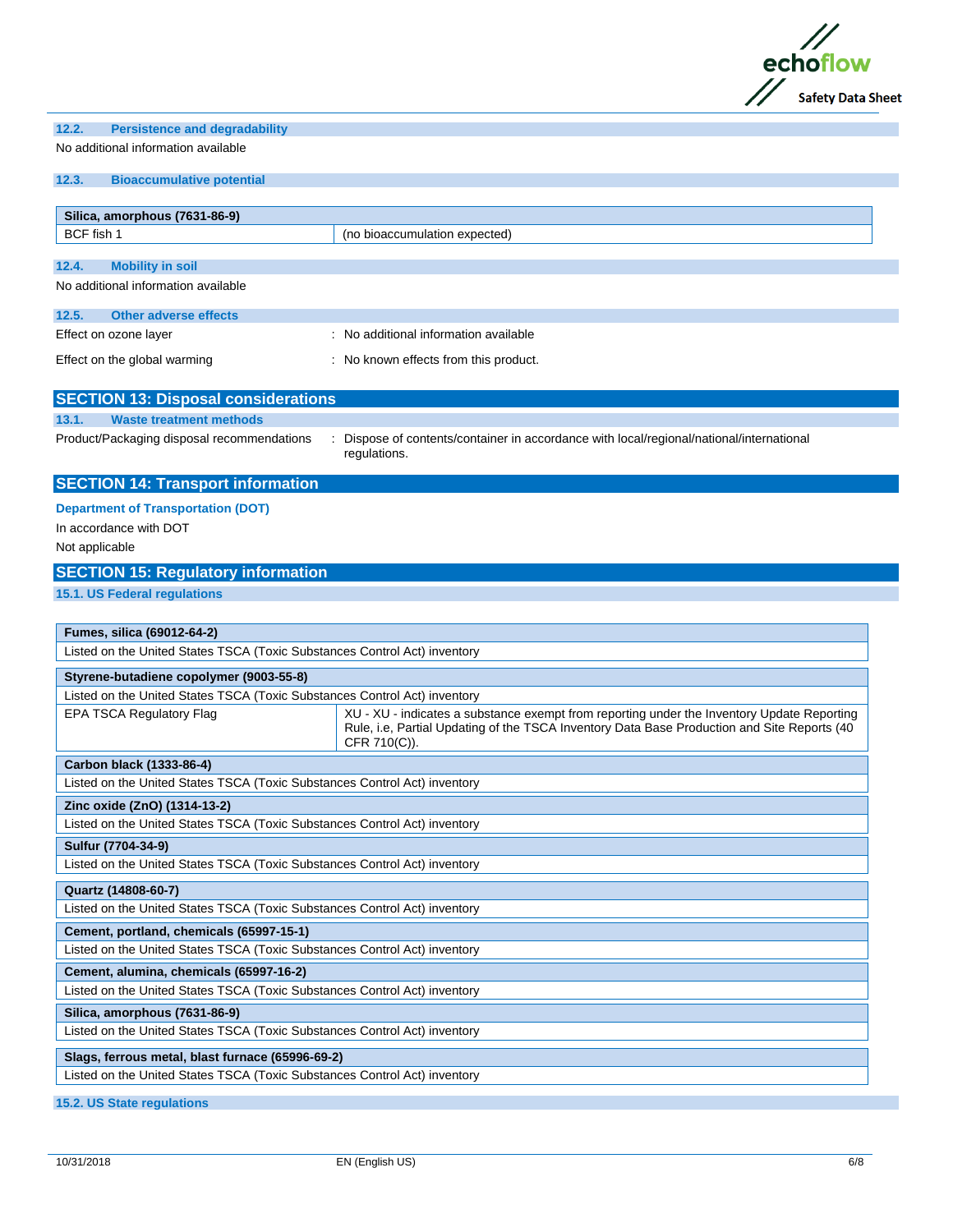

| Carbon black (1333-86-4)                                                                                                                                                                                 |                                                                          |                                                                              |                                                                            |                                      |
|----------------------------------------------------------------------------------------------------------------------------------------------------------------------------------------------------------|--------------------------------------------------------------------------|------------------------------------------------------------------------------|----------------------------------------------------------------------------|--------------------------------------|
| U.S. - California -<br>Proposition 65 -<br>Carcinogens List                                                                                                                                              | U.S. - California -<br>Proposition 65 -<br><b>Developmental Toxicity</b> | U.S. - California -<br>Proposition 65 -<br>Reproductive Toxicity -<br>Female | U.S. - California -<br>Proposition 65 -<br>Reproductive Toxicity -<br>Male | No significance risk<br>level (NSRL) |
| Yes                                                                                                                                                                                                      | No                                                                       | <b>No</b>                                                                    | <b>No</b>                                                                  |                                      |
| Fumes, silica (69012-64-2)                                                                                                                                                                               |                                                                          |                                                                              |                                                                            |                                      |
| U.S. - Minnesota - Hazardous Substance List                                                                                                                                                              | U.S. - New Jersey - Right to Know Hazardous Substance List               |                                                                              |                                                                            |                                      |
| Carbon black (1333-86-4)                                                                                                                                                                                 |                                                                          |                                                                              |                                                                            |                                      |
| U.S. - Massachusetts - Right To Know List<br>U.S. - Minnesota - Hazardous Substance List<br>U.S. - Pennsylvania - RTK (Right to Know) List                                                               | U.S. - New Jersey - Right to Know Hazardous Substance List               |                                                                              |                                                                            |                                      |
| Zinc oxide (ZnO) (1314-13-2)                                                                                                                                                                             |                                                                          |                                                                              |                                                                            |                                      |
| U.S. - Massachusetts - Right To Know List<br>U.S. - Minnesota - Hazardous Substance List<br>U.S. - New Jersey - Right to Know Hazardous Substance List<br>U.S. - Pennsylvania - RTK (Right to Know) List |                                                                          |                                                                              |                                                                            |                                      |
| Sulfur (7704-34-9)                                                                                                                                                                                       |                                                                          |                                                                              |                                                                            |                                      |
| U.S. - Massachusetts - Right To Know List<br>U.S. - New Jersey - Right to Know Hazardous Substance List<br>U.S. - Pennsylvania - RTK (Right to Know) List                                                |                                                                          |                                                                              |                                                                            |                                      |
| Quartz (14808-60-7)                                                                                                                                                                                      |                                                                          |                                                                              |                                                                            |                                      |
| U.S. - Massachusetts - Right To Know List<br>U.S. - Minnesota - Hazardous Substance List<br>U.S. - New Jersey - Right to Know Hazardous Substance List<br>U.S. - Pennsylvania - RTK (Right to Know) List |                                                                          |                                                                              |                                                                            |                                      |
| Cement, portland, chemicals (65997-15-1)                                                                                                                                                                 |                                                                          |                                                                              |                                                                            |                                      |
| U.S. - Massachusetts - Right To Know List<br>U.S. - Minnesota - Hazardous Substance List<br>U.S. - New Jersey - Right to Know Hazardous Substance List<br>U.S. - Pennsylvania - RTK (Right to Know) List |                                                                          |                                                                              |                                                                            |                                      |
| Silica, amorphous (7631-86-9)                                                                                                                                                                            |                                                                          |                                                                              |                                                                            |                                      |
| U.S. - Massachusetts - Right To Know List<br>U.S. - Minnesota - Hazardous Substance List<br>U.S. - Pennsylvania - RTK (Right to Know) List                                                               |                                                                          |                                                                              |                                                                            |                                      |